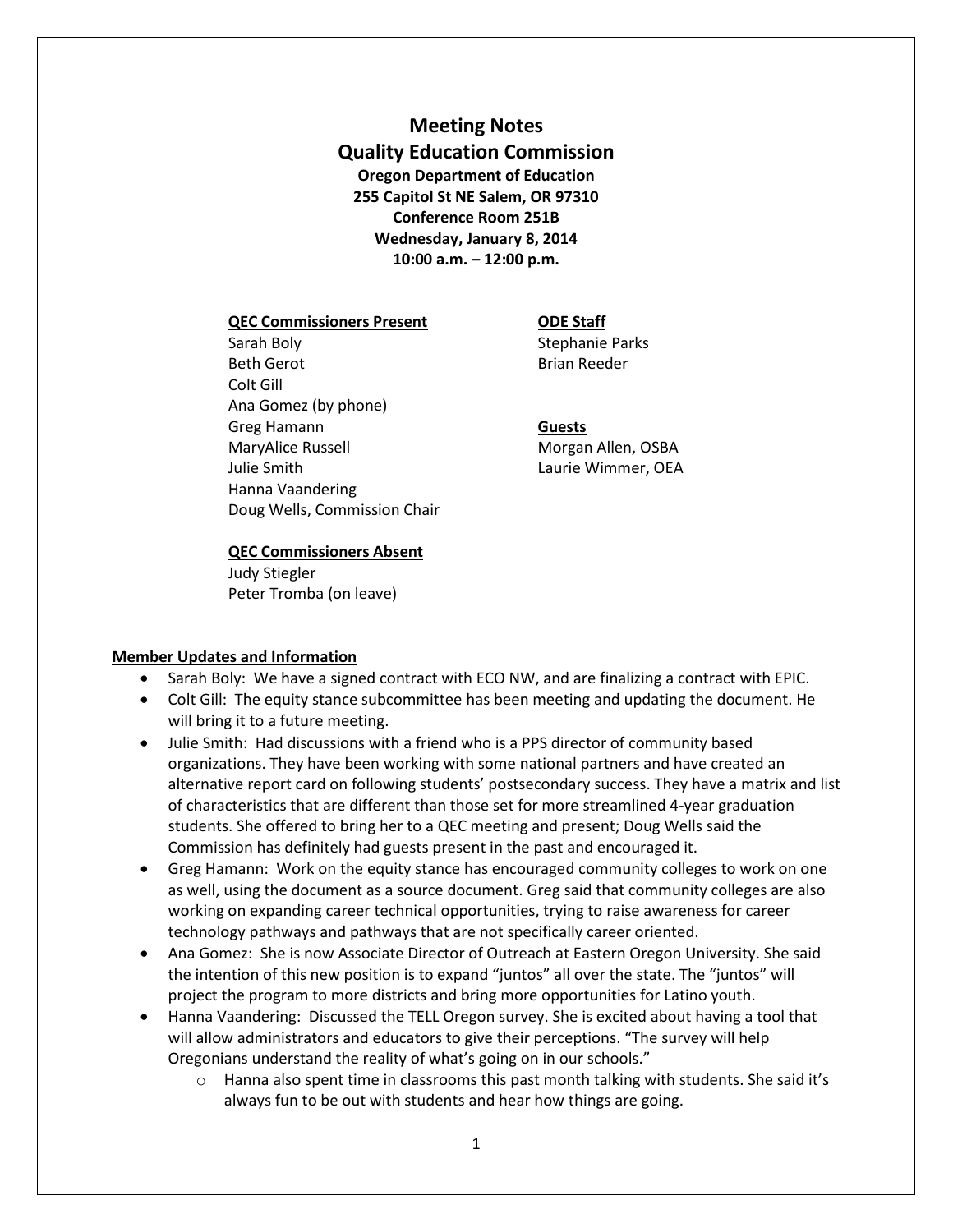- o OEA is currently working on two big issues: class size and programs.
- o Hanna met with Brett Bigham, who is the first special education teacher to be Oregon's Teacher of the Year. She encouraged members to reach out to him.

# **Best Practices Research Proposal Updates**

Sarah Boly discussed the best practices review process. The review will be conducted by a QEC subcommittee along with experts from the field. The panel will utilize current credible research that will enable the QEC to present a general picture of the characteristics, attributes and actions of public secondary schools throughout the world that prepare students for successful college and career transition. She also offered a proposed timeline overview, broken down as follows:

| January  | Research timeline and best practices literature review   |
|----------|----------------------------------------------------------|
|          | process.                                                 |
| February | Presentation of student college readiness model by ECO   |
|          | NW and affirmation of matched pairs.                     |
| March    | Discussion of College Readiness Best Practices Research  |
|          | Review                                                   |
| April    | Research contractor presentation on the results of the   |
|          | matched pair inventory of practices that foster the four |
|          | keys to college readiness and success in matched pair    |
|          | high schools.                                            |
| May      | Research contractor presentation on the results of the   |
|          | case study phase of the matched pair research.           |
| June     | Draft 1 Research write-up submitted for discussion.      |
| July     | Final draft research write-up submitted and approved     |
|          | for inclusion in the 2014 QEM Report due in August.      |

Sarah will arrange a meeting after January 20<sup>th</sup> for the QEC subcommittee to meet with ECO NW.

# **QEM Cost Model Update**

Brian Reeder discussed the performance model structure, the purpose of which is to relate student performance in a given period to a measure of desired outcomes (such as high school graduation). Once this relationship is estimated it can be determined how much higher performance must be in order to increase the probability of high school graduation. This type of model estimates high school graduation as a function of program effectiveness/spending through its impact on cumulative student performance in prior periods. We can estimate the impact that resources and program effectiveness have on high school graduation, and identify the school years prior to graduation where programs seem to have the greatest impact on eventual graduation. This focuses the analysis on the impact of additional (rather than total) resources and should give much clearer guidance to policymakers. Brian said, "The whole point of the exercise is to find out how we can change what we're doing to get better results."

Greg Harmann pointed out, "Our role has to be about the quality of education, and whatever we do with program effectiveness is a critical part of our work, connecting it in a way that achieves the outcomes we aspire to."

### **QEC Meetings**

There was some discussion about QEC meeting dates and it was decided to leave them as scheduled.